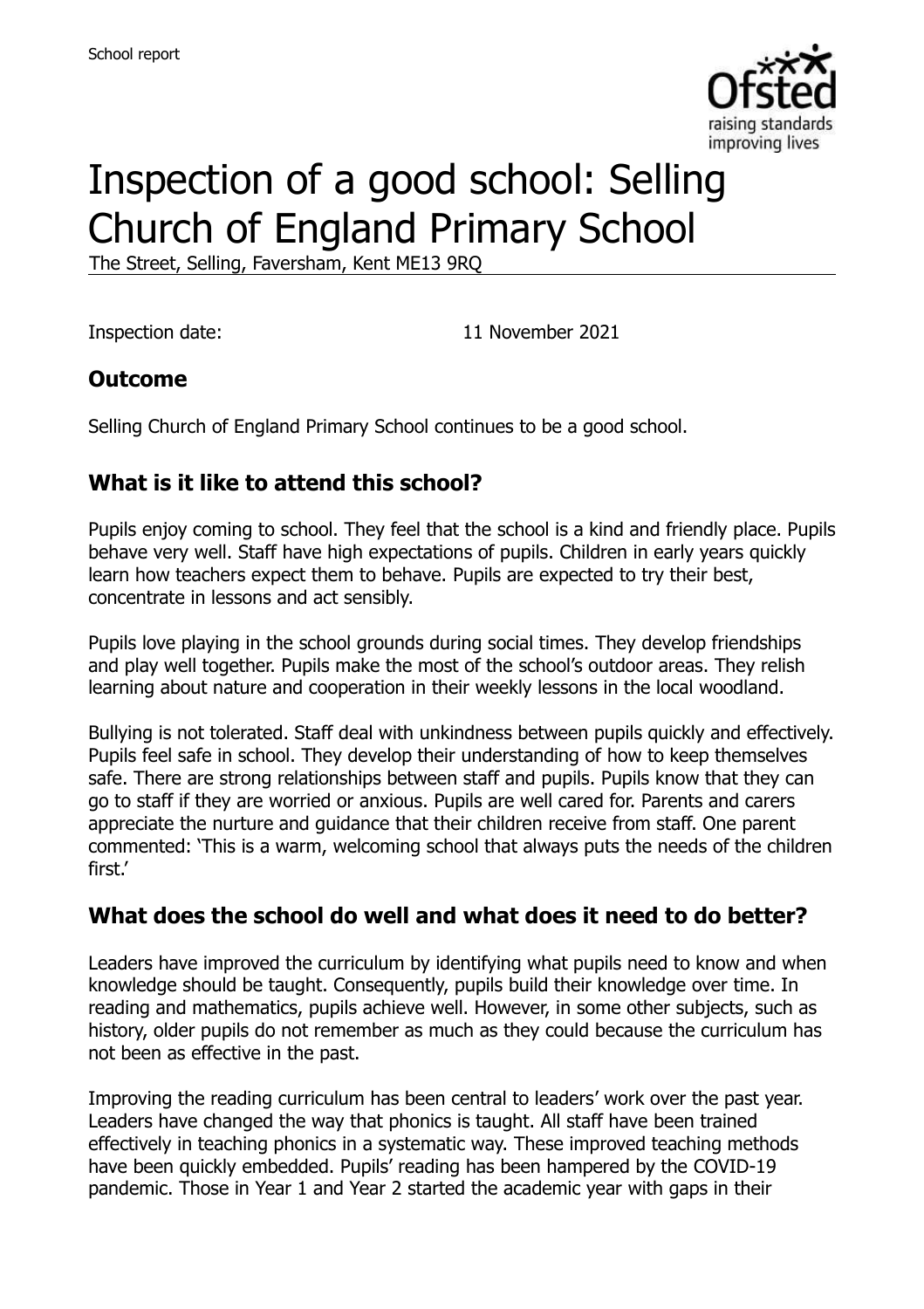

phonics knowledge. Leaders increased the time dedicated to teaching phonics. Pupils are now catching up quickly. Leaders set ambitious expectations for pupils' progress in early reading and keep a close eye on how well pupils are developing their phonics understanding. Pupils develop a love of reading as they move through the year groups.

In mathematics, teachers have strong subject knowledge. They use precise questioning to check pupils' understanding. Teachers use carefully chosen resources to stimulate pupils' interests. For example, in Year 1, pupils used number grids to help them perform addition and subtraction calculations. This helped pupils to deepen their understanding of how to perform calculations without using objects.

Pupils have a developing understanding of fundamental British values. For example, pupils in Year 1 learn about democracy and the role of the prime minister. However, pupils do not fully appreciate the different ways that people live in modern Britain. Leaders are aware of this and are putting plans in place to deepen pupils' knowledge of different cultural communities.

The special educational needs coordinator (SENCo) works closely with staff to identify pupils that need extra support. Leaders work with external professionals to make sure that pupils with special educational needs and/or disabilities (SEND) get the support they need. The SENCo monitors how well this help is working so that effective support strategies are maintained and continued. As a result, pupils with SEND achieve increasingly well.

Pupils have a wide range of opportunities to develop personally. They broaden their learning about social responsibility and the importance of coming together as a school community. For example, pupils thought about the significance of Remembrance Day and participated in a period of silent reflection together.

The pandemic meant that there were far fewer external trips last year. Nevertheless, leaders organised 'virtual visits' for pupils. Leaders have put firm plans in place to reintroduce external trips and extra-curricular clubs this year.

Staff feel valued and supported by leaders. Staff told inspectors that leaders are approachable and always able to help. Leaders take account of staff workload when they are making changes in the school. According to staff, leaders put in place policies that contribute positively to staff well-being.

All parents who responded to Ofsted's online questionnaire, Parent View, agreed that their child does well at the school. One parent commented: 'Selling is a lovely supportive school and my children love it.'

# **Safeguarding**

The arrangements for safeguarding are effective.

Leaders ensure that checks about the suitability of staff are carried out properly.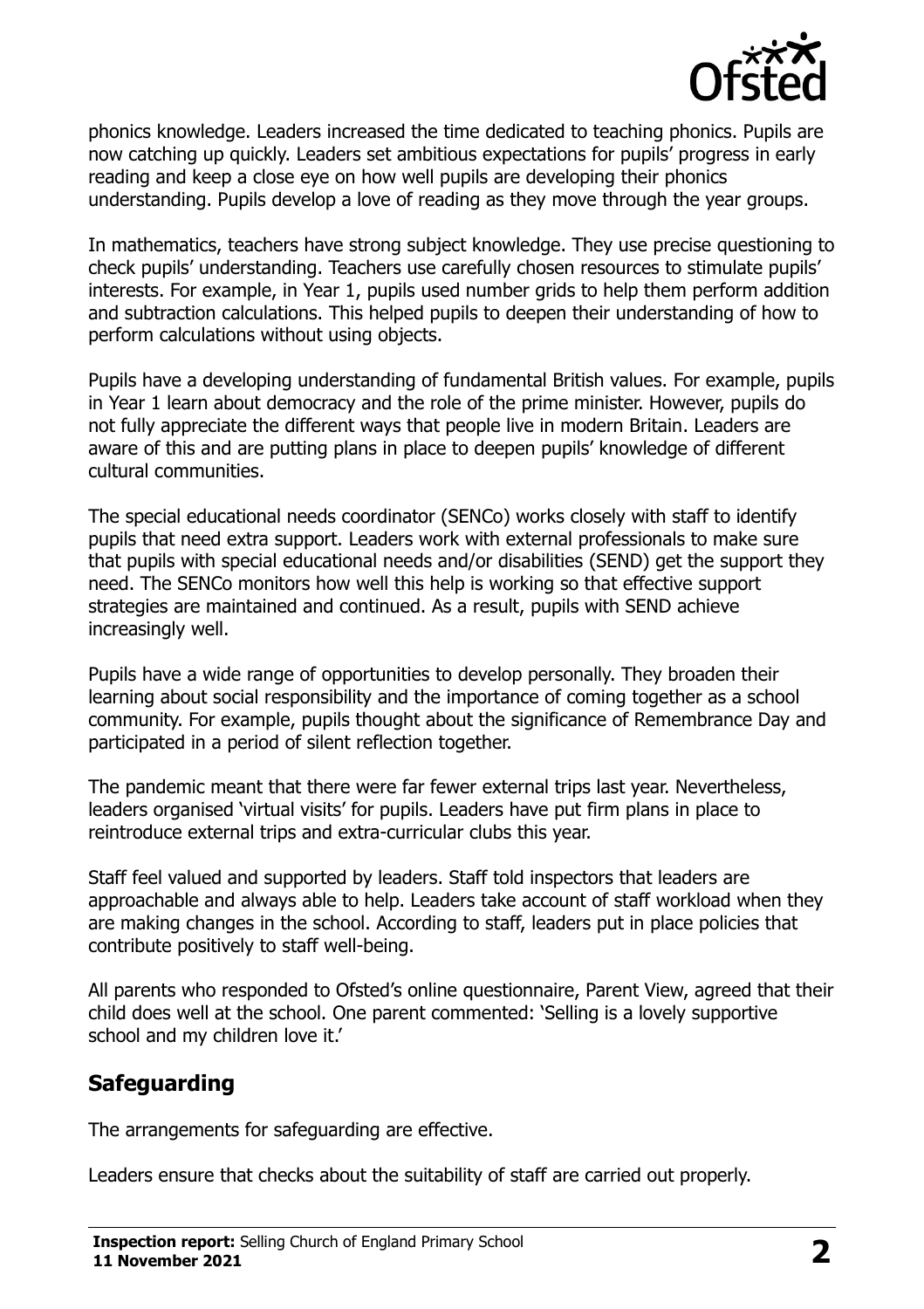

Procedures for staff to report safeguarding concerns that they may have about pupils have recently changed. Staff are confident in using these new procedures and they know what to do if they need to report concerns that they have about a pupil.

Staff are trained well in safeguarding and they understand the most recent government guidance. This means that staff are aware of the signs that a child be at risk of harm.

# **What does the school need to do to improve?**

# **(Information for the school and appropriate authority)**

- Leaders have reviewed and strengthened the curriculum in foundation subjects. However, teachers are at the beginning of implementing these curriculum changes. Consequently, in subjects such as history, older pupils have some gaps in their knowledge. Leaders should continue to improve the teaching of the intended curriculum in foundation subjects so that pupils deepen their knowledge in all subjects.
- Leaders recognise that pupils do not yet fully appreciate the different ways that people in other communities live. Leaders should strengthen pupils' understanding of the different cultural communities that contribute to life and society in modern Britain.

### **Background**

When we have judged a school to be good, we will then normally go into the school about once every four years to confirm that the school remains good. This is called a section 8 inspection of a good or outstanding school, because it is carried out under section 8 of the Education Act 2005. We do not give graded judgements on a section 8 inspection. However, if we find evidence that a school would now receive a higher or lower grade, then the next inspection will be a section 5 inspection. Usually this is within one to two years of the date of the section 8 inspection. If we have serious concerns about safeguarding, behaviour or the quality of education, we will deem the section 8 inspection as a section 5 inspection immediately.

This is the first section 8 inspection since we judged the school to be good in September 2011.

#### **How can I feed back my views?**

You can use [Ofsted Parent View](https://parentview.ofsted.gov.uk/) to give Ofsted your opinion on your child's school, or to find out what other parents and carers think. We use information from Ofsted Parent View when deciding which schools to inspect, when to inspect them and as part of their inspection.

The Department for Education has further quidance on how to complain about a school.

If you are the school and you are not happy with the inspection or the report, you can [complain to Ofsted.](https://www.gov.uk/complain-ofsted-report)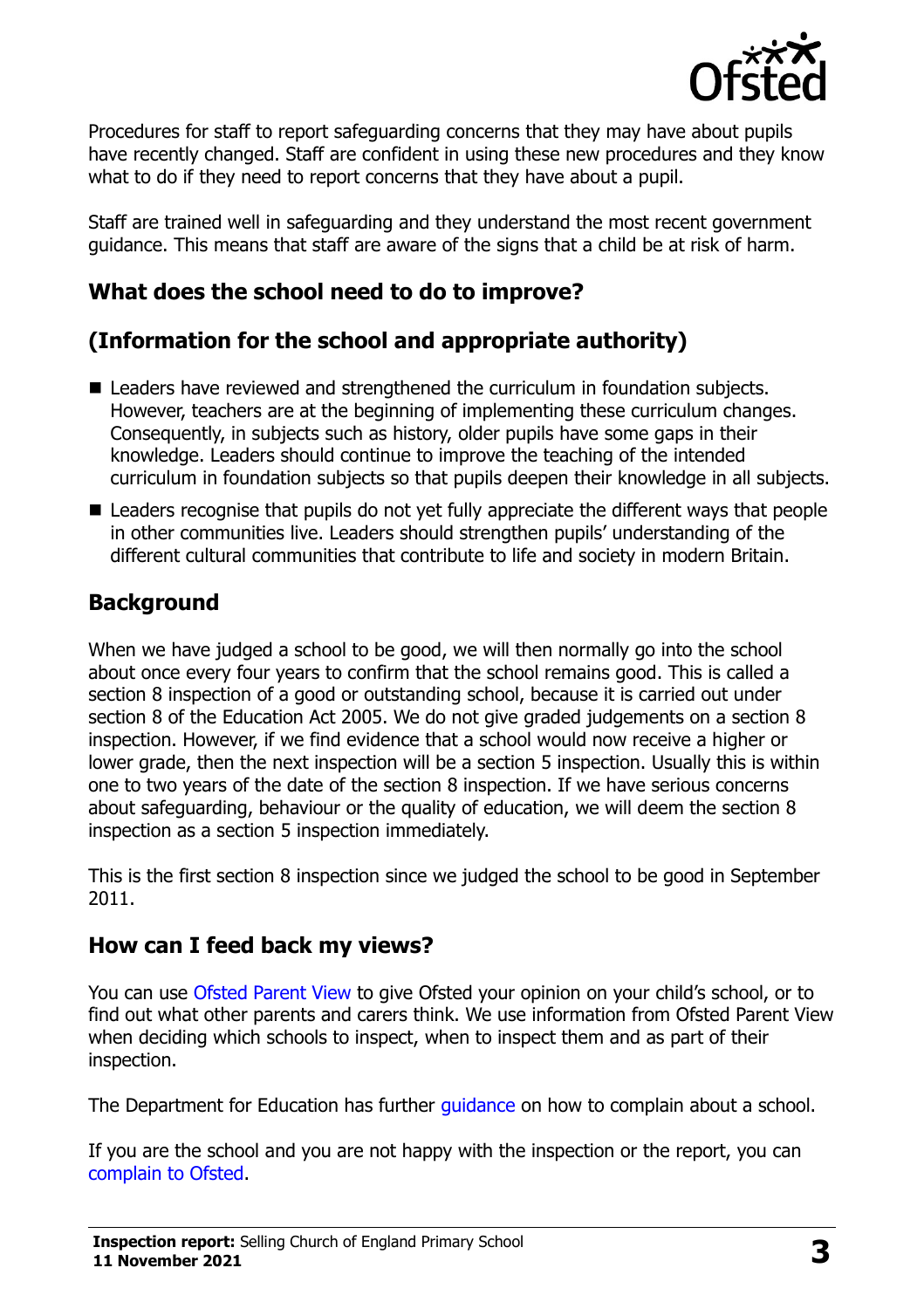

# **Further information**

You can search for [published performance](http://www.compare-school-performance.service.gov.uk/) information about the school.

In the report, '[disadvantaged pupils](http://www.gov.uk/guidance/pupil-premium-information-for-schools-and-alternative-provision-settings)' refers to those pupils who attract government pupil premium funding: pupils claiming free school meals at any point in the last six years and pupils in care or who left care through adoption or another formal route.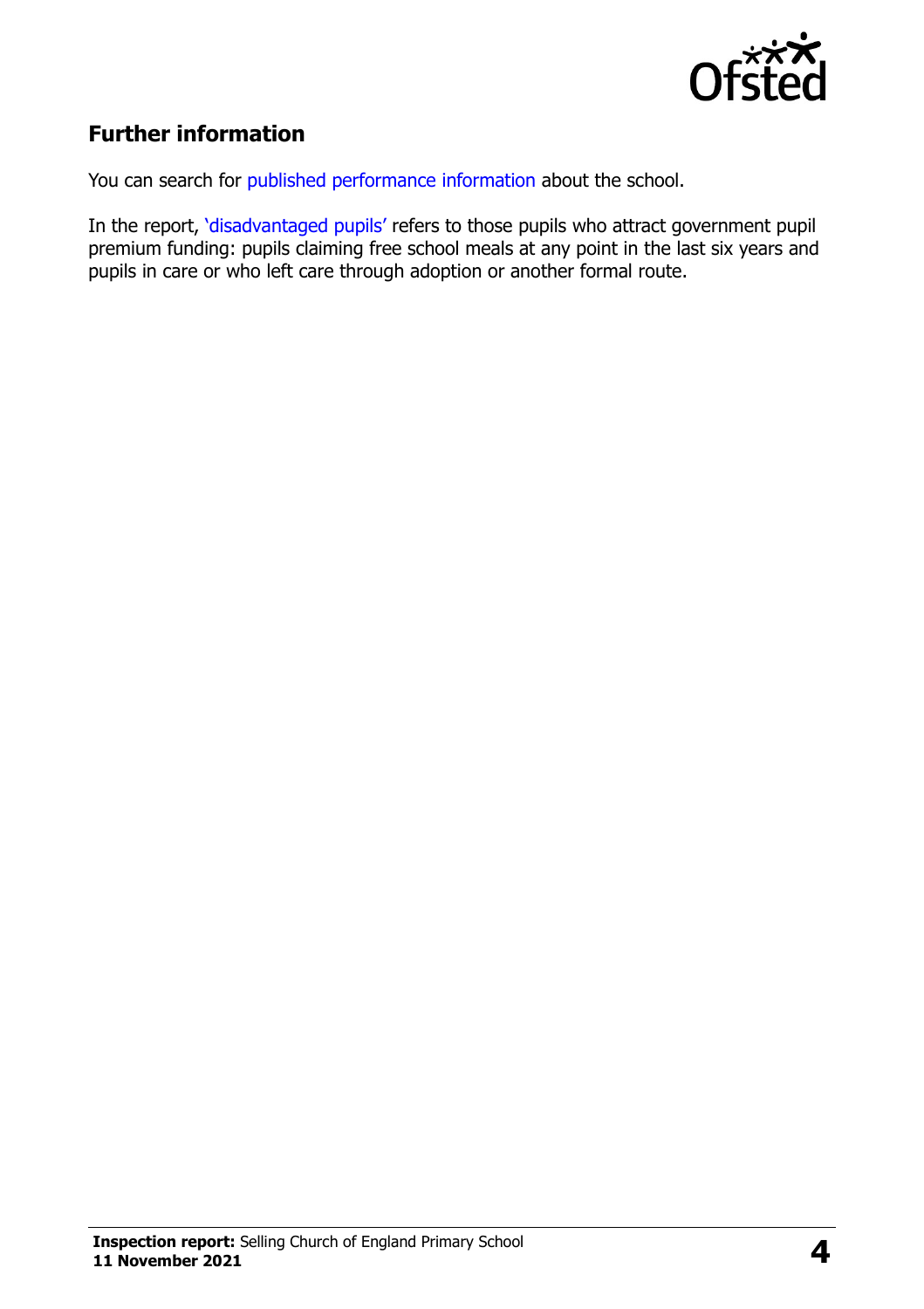

### **School details**

| Unique reference number             | 137481                                                               |
|-------------------------------------|----------------------------------------------------------------------|
| <b>Local authority</b>              | Kent                                                                 |
| <b>Inspection number</b>            | 10211061                                                             |
| <b>Type of school</b>               | Primary                                                              |
| <b>School category</b>              | Academy converter                                                    |
| Age range of pupils                 | 4 to 11                                                              |
| <b>Gender of pupils</b>             | Mixed                                                                |
| Number of pupils on the school roll | 133                                                                  |
| <b>Appropriate authority</b>        | Board of trustees                                                    |
| <b>Chair of trust</b>               | <b>Helen Stewart</b>                                                 |
| <b>Headteacher</b>                  | <b>Madeleine Gower</b>                                               |
| <b>Website</b>                      | http://www.selling-faversham.kent.sch.uk/                            |
| Date of previous inspection         | 6 December 2016, under section 8 of the<br><b>Education Act 2005</b> |

# **Information about this school**

- The headteacher joined the school as the interim headteacher in September 2019 and was appointed as the substantive headteacher in July 2021.
- The school joined Our Community Multi Academy Trust in June 2021. Two trusts were merged to form Our Community Multi Academy Trust. These were the Village Academy Trust and the Potential in Everyone Academy Trust. Selling Church of England primary school was formally a member of the Village Academy Trust.
- The school is a member of the Diocese of Canterbury and has a Christian character.
- The school's previous section 48 inspection of the school's distinctiveness and effectiveness as a Church of England school took place on 1 December 2016. The next section 48 inspection is expected in 2024.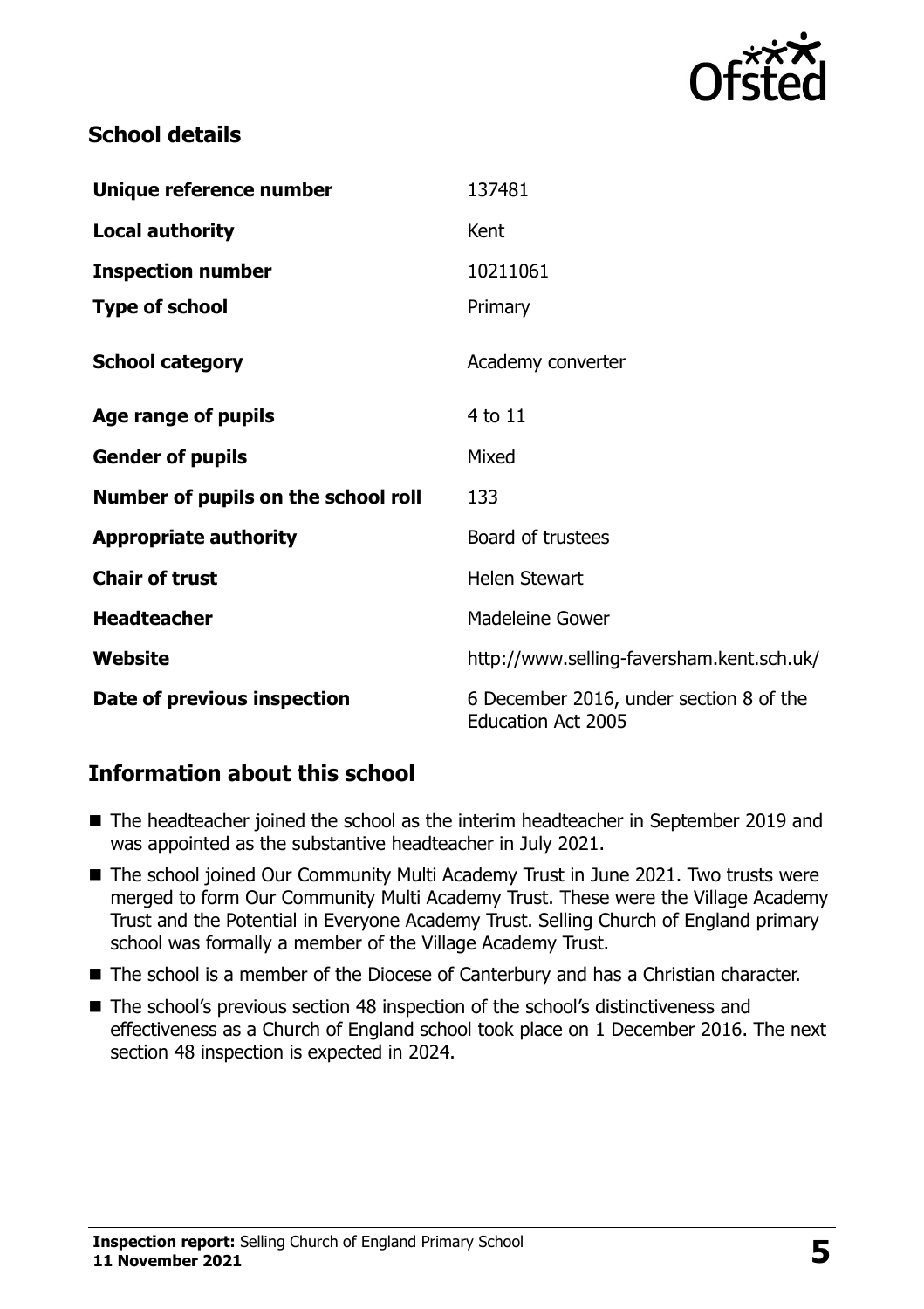

#### **Information about this inspection**

- This was the first routine inspection the school received since the COVID-19 pandemic began. Inspectors discussed the impact of the pandemic with school leaders and have taken that into account in their evaluation.
- Inspectors held meetings with the headteacher, senior leaders, subject leaders, the SENCo, governors, a representative from the Diocese of Canterbury, the chair of the board of trustees and the chief executive officer of Our Community Multi Academy Trust.
- **Inspectors did deep dives in these subjects: early reading, mathematics and history.** This meant that in each subject, inspectors met with subject leaders, talked to pupils, visited lessons, spoke to teachers and looked at samples of pupils' work. Inspectors also looked at curriculum plans.
- **Inspectors considered the views of staff from meetings with groups of staff and from** the 16 staff who responded to Ofsted's confidential questionnaire.
- Inspectors reviewed safeguarding records, including the central record of recruitment checks on staff.
- **Inspectors considered the views of 35 parents who responded to the confidential** Ofsted parental questionnaire and 27 parents who provided free-text responses.
- Inspectors considered the views of 25 pupils who responded to Ofsted's confidential pupil questionnaire.

#### **Inspection team**

Harry Ingham, lead inspector **Her Majesty's Inspector** 

Clive Close **Her Majesty's Inspector**